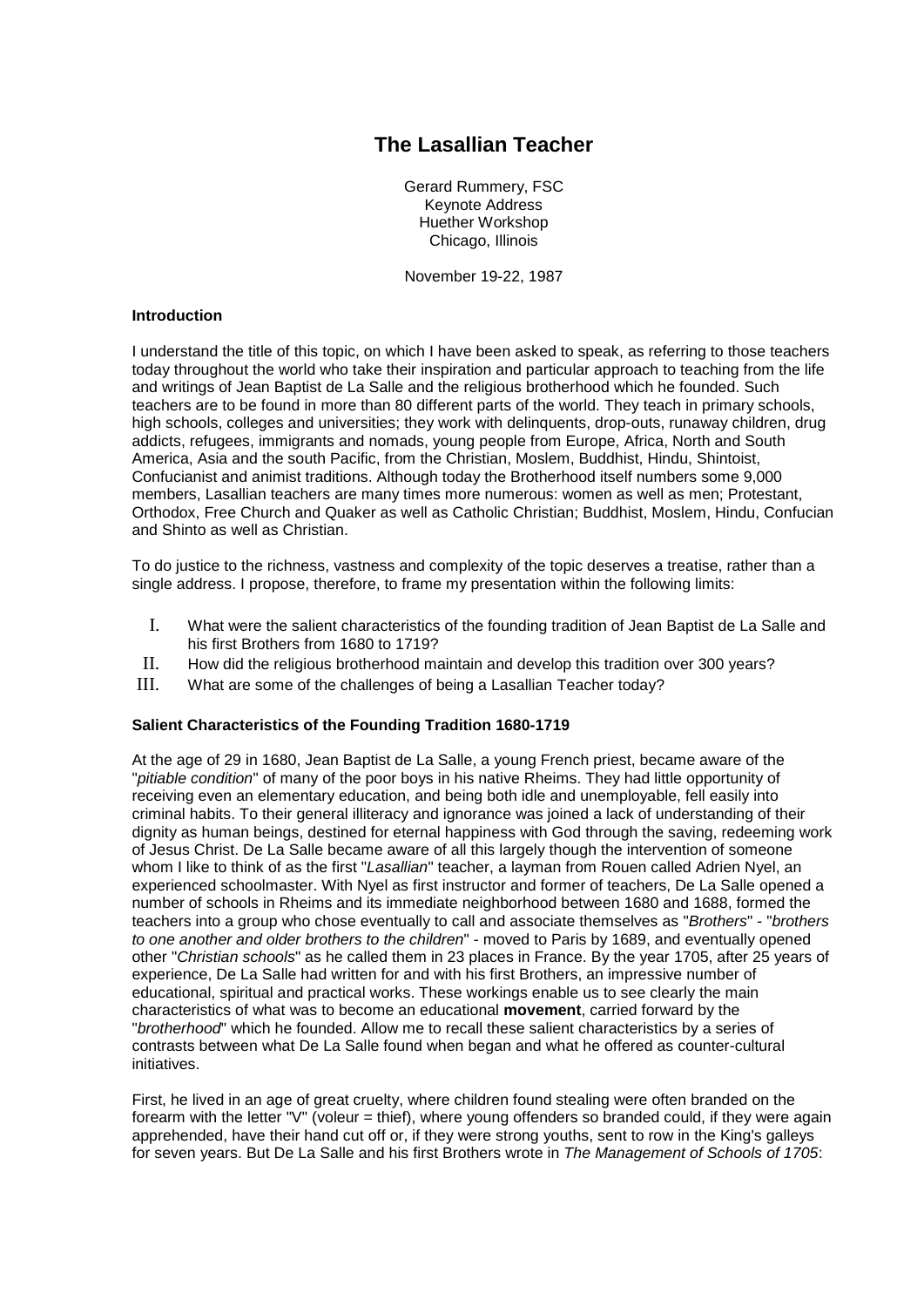"*Often children do not have enough strength of body or mind to bear the many difficulties with which life presents them.*"

This sense of compassion, of pity for the plight of the poor, overflows in many quotations from De La Salle's meditations for Sundays and Feasts as well as in the Sixteen Meditations for the Time of Retreat, for example:

"*Recognize Jesus under the rags of the poor children whom you teach" (96:3) or, "You should look on the children whom you are entrusted to teach, as poor, abandoned orphans for indeed, although the majority have a father on earth, it is as though they had none, and are left to their own efforts as regards the saving of their souls. That is why God entrusts them in some way to your responsibility.*" (37:3)

Or, from the Meditation of the Feast of St. Margaret of Scotland which we celebrated this week:

"*You are entrusted by your work with instructing poor children. Do you love them? Honor Jesus Christ in them.....*" (133:3)

Second, De La Salle found that "*it is only too common for the working class and the poor to allow their children to live on their own, roaming all over as if they had no home, until they are able to be put to some work. These parents have no concern to send their children to school because they are too poor to pay teachers, or else they have to go out to look for work and leave their children to fend for themselves. These unfortunate children, accustomed to an "idle" life for many years, have great difficulty when it comes time for them to go to work*." (194:1)

The counter to this was the school which "*ran well*" (a frequent expression of De La Salle), where all children could come irrespective of their social status, and where all could obtain the basic education which made them capable of obtaining useful steady employment, thereby enhancing their human dignity.

Third, De La Salle found many young people corrupted by bad companions. "*(These unfortunate children), through association with bad companions, learn to commit many sins which later on are very difficult to stop, the bad habits having been contracted over so long a period of time*" (194:1). The response was again the Christian school where each child was known, called by name, where careful supervision precluded many bad associations, and where a growing sense of mastery of the demands of school, encouraged and sustained young people in their sense of their own dignity. De La Salle, long before we used the word "*peer group*", frequently counselled his Brothers about the real dangers of bad companions for those children who were weak.

Fourth, De La Salle found young people ignorant of their faith. Religion had to be integral to the school through formal teaching and religious practices. The young people came to know and understand the great mysteries of the Christian religion - the loving creating God, who sent his son Jesus, born of Mary, human like us in all except sin, who suffered, died and rose, and who in turn sent the Spirit to sustain the Church as his continuing presence in the world. Thus they found the sense of their own lives with respect to God and their fellow human beings through the morning and afternoon reflections given by the Brother, and by their apprenticeship through knowledge and practice to the duties of the Christian's life as learned in the daily and Sunday catechism lessons.

Fifth, De La Salle found a society where the rich and the middle class could pay for an education, but where the lack of esteem for those who usually taught the poor children in the existing charity schools meant that there was no stability in teaching. Teachers taught only so long as they had no other employment which paid better. To this state of affairs, De La Salle and his Brothers brought the idea of **gratuity**. No tuition was to be paid by any of the pupils in the Christian school. A foundation grant of money was sought and "*no gifts were to be received by the Brothers from the pupils or their parents on any day or occasion whatsoever*." With this one imaginative stroke, De La Salle made it possible for the poor boy and the better off boy to sit on the same benches. He also freed his Brothers from the ambiguity of gifts and presents, as well as freeing his pupils, temporarily at least, from the rigorous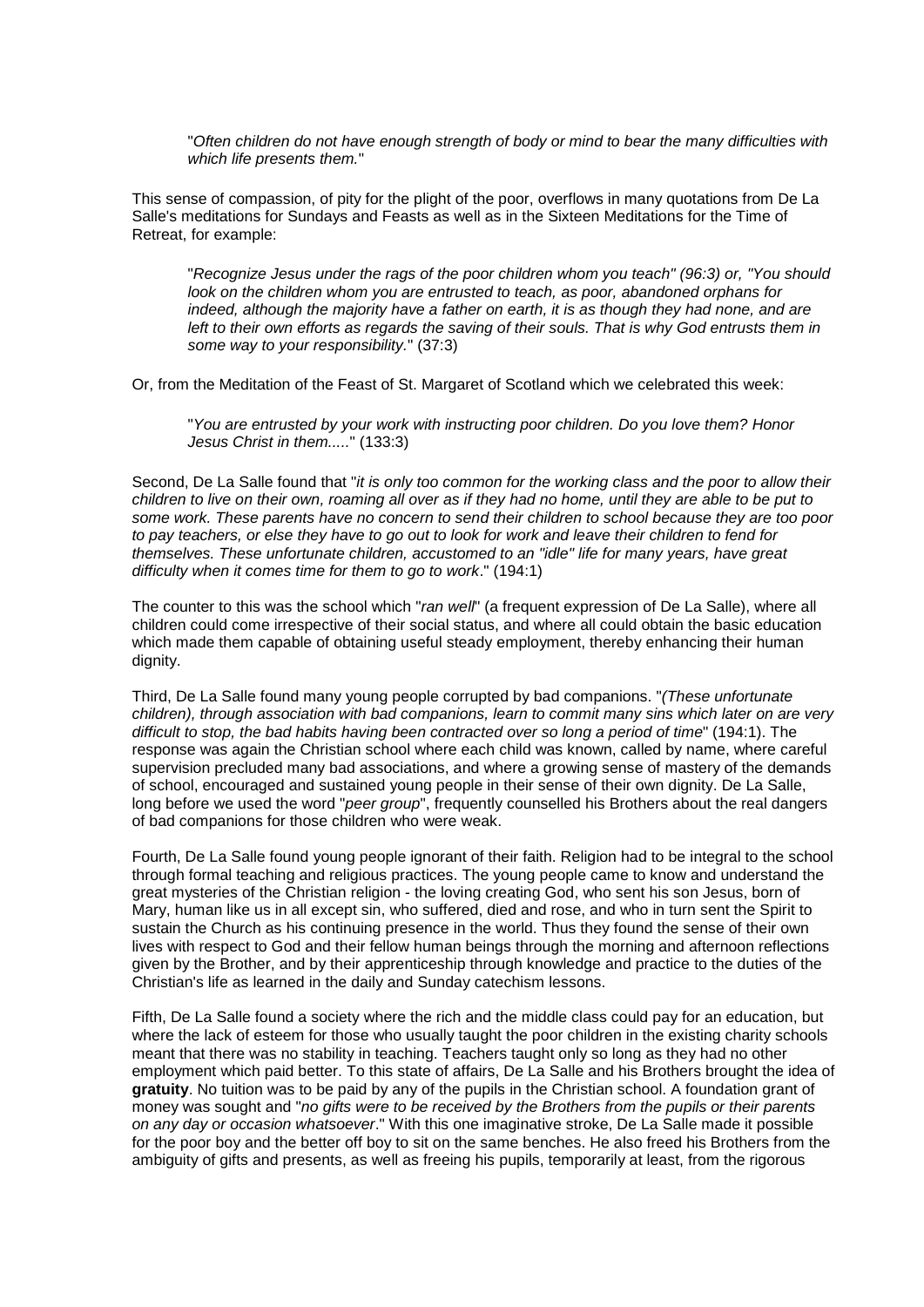barriers of a class dominated society. And in doing this, he stabilized the school by raising teaching to a **vocation** rather than an employment. With his own Brothers, he was led to deepen his understanding of vocation not as something we **have**, but as something we **are**. In a certain sense we do not have the vocation, but we allow the vocation, the calling, to possess us.

These five salient characteristics were translated into practices to be found in the foundation writings and traditions.

- I. Cruelty gave place to love, so that the longest section of the Management of Schools is given to a profound treatise on correction and the conditions which should accompany it, and two meditations of the sixteen for the Time of Retreat are on the same topic;
- II. Erstwhile vagabonds became daily scholars so that as punctuality and attendance became the norm, progress in school became noticeable and the school gradually won the support and interest of parents and pupils through the weekly and monthly tests, the visible signs of advancement through good notes and changing places;
- III. Young people vulnerable to corruption through bad companions found a good companionship and good example in the school where teachers knew them by name, loved them, and encouraged them in good habits;
- IV. Children "*far from salvation*" became accustomed to being reminded of the presence of God whom they came to know and love through the regular practices of prayer and religious activities in the Christian school;
- V. The principle of gratuity meant that all children were respected and loved for who they were and not for what they could give. Indeed, De La Salle often insisted that his Brothers try to love the poor children even more than the better off. This was no theoretical ideal, but a firm principle which brought him into conflict with the authorities of the time who wished to identify and certify the poor as poor - an indignity and humiliation of the poor De La Salle could never accept, but which cost him dear in lawsuits brought against him.

If we wish to examine these five salient characteristics, we have an impressive literature to consult:

- I. The Daily Regulations for the Community and the School<br>II The Duties of a Christian
- The Duties of a Christian
- III. The Rules of Good Living and Christian Politeness
- IV. The Canticles and Prayers to be used in the Christian School
- V. The Management of Schools<br>VI The Meditations for Sundays
- The Meditations for Sundays and Feasts
- VII. The Meditations for the Time of Retreat

The first five of these writings and possibly even some of the meditations for Sundays and Feasts, were in the hands of the Brothers by 1705. Despite their different subjects, the wordings have a unity which it is important for us to note from the following perspective: They envisage the pupils as called to attain their true dignity as human beings and "*true disciples of Jesus Christ.*" By learning the duty of loving God and neighbor, by acting with respect towards others; they envisage the Brothers, the first Lasallian teachers, as people called to the ministry of teaching, sustained in their faith and zeal by frequent meditation on the great **truths of salvation**. But De La Salle and his Brothers were never destined to be catechists only. Their examination of conscience was frequently directed to their competence in teaching basic subjects which allowed their pupils to master the skills necessary for them to live their working lives with dignity and with a clear sense of their calling as children of God. Let me sketch in a few strokes, some historical incidents which show clearly how the Lasallian tradition was preserved and developed.

#### **The Development and Extension of the Tradition**

De La Salle died in 1719, leaving about 100 Brothers in 23 communities in France. By the time of the French Revolution in 1789, there were more than 1,000 Brothers, all in France except for one small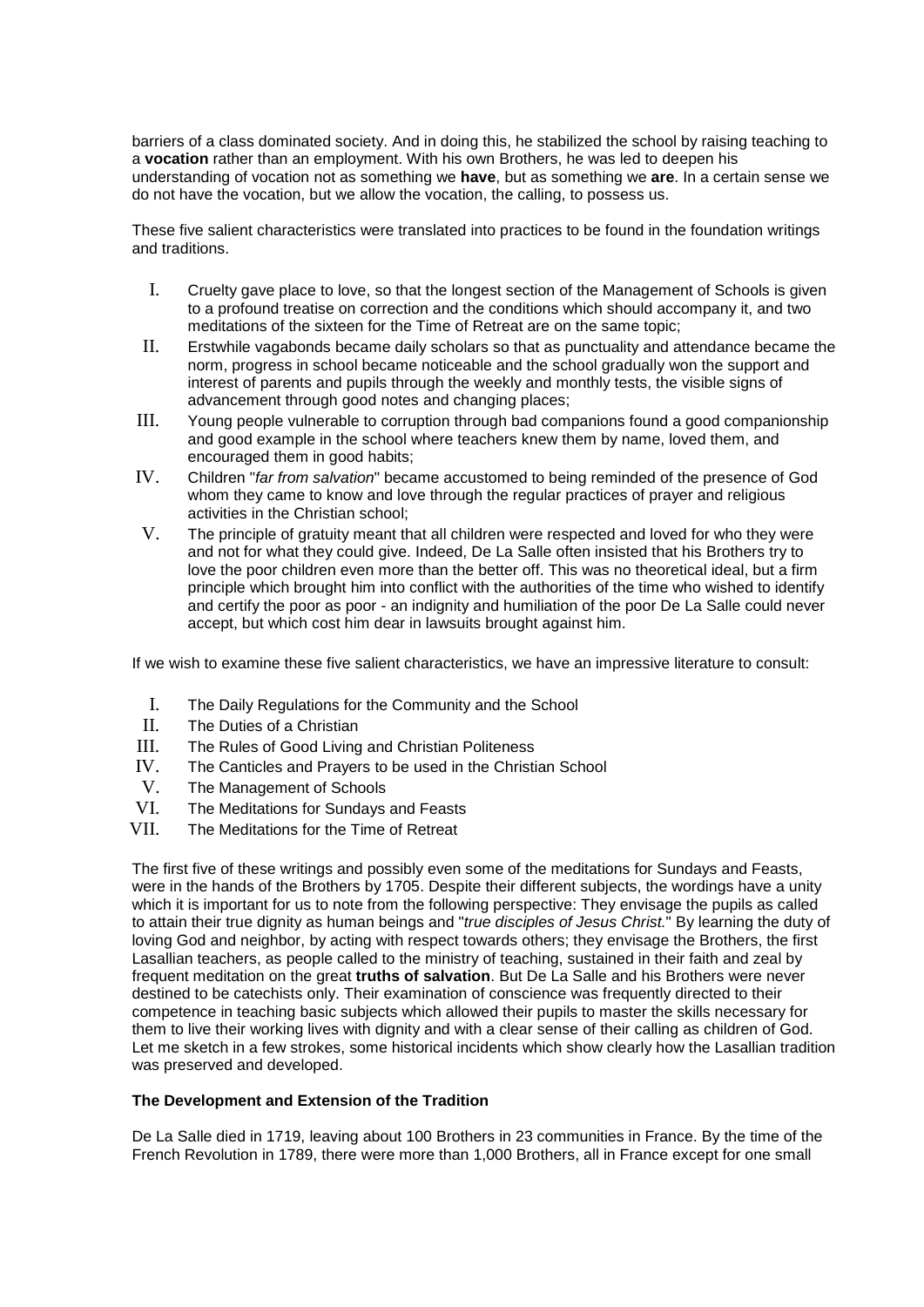group in Rome. This tenfold increase had not pleased everyone in this age of Enlightenment, because the growth of such schools increased the number of people who could read and write. Le Chalotais, one of the French "*philosophers*", wrote in some alarm to Voltaire to complain that these "*Freres ignorantins*" (ignoramuses, because they taught no Latin!) were putting pens into hands "*better fitted for the plough and the hoe!.*" Le Chalotais was right in fearing a better informed peasantry or urban working class, because books teach their own use and spread ideas more quickly. After the first onslaught of the Paris Revolution, many private schools for the rich were hurriedly closed, but in the Faubourg Saint Autoine, the Daughters of Charity of St. Vincent de Paul and the Brothers of the Christian Schools were allowed to carry on their work, so esteemed were they by the poor. In the city of Angers, the revolutionary mob recognized the work of the Brothers for the poor by installing them and their pupils in the school for the wealthy, hastily vacated by the Oratorians. But the later antireligious direction after 1792 eventually led to the suppression of the Institute.

Thirteen years later in 1805, the Brotherhood re-formed near Lyons and went through a period of spectacular growth during the nineteenth century. Soon after the end of the Napoleonic wars, a select committee of the House of Commons under Lord Brougham discussed the extraordinary achievements in the schools of the Abbe de La Salle. It seems that the committee was greatly impressed by the "*order, system and method*" of such schools, as well as by the fact that the children were so well disciplined that the police station in the Feubourg Saint Antoine was able to reduce its numbers from 200 to 50 policemen!

In the same period between 1802 and 1820, the Irish Christian Brothers of Edmund Ignatius Rice and the Brothers of Mary of Blessed Marcellin Champagnat, were founded. Each drew substantially on the Lasallian writings and traditions in establishing their individual traditions of education. In the same way, the Sisters of the Christian Schools of Blessed Marie Madeline Postel and the Brothers of Christian Instruction were to take the Lasallian workings as their basis in evolving separate traditions.

In the continuing search for a national system of primary school education, another Select Committee of the House of Commons in 1859 commissioned Matthew Arnold, the future poet and author, to visit elementary schools in western Europe. His comprehensive report gives us some interesting insights into the schools of the Christian Brothers. He was particularly impressed by the peaceful silence, the order and the industry of the pupils, but noted in his recommendations that the strength of the schools came from their uniform methods and from the fact that there were never fewer than four Brothers in the schools. He emphasized that this minimum number of Brothers associated together in a community made them the strongest schools he visited, but copying such a system in England would not be easily done with teachers who did not share the life of the Brotherhood.

It was in the missionary expansion into the near East, far East, Canada and the United States, that we first find the growth of lay teachers who were not members of the Brotherhood. In Egypt and the near East, these first teachers were usually employed to teach languages which the missionary Brothers did not know. But the school was first and foremost a "*Brothers' school*" in which such other teachers were usually not associated with the general aims and directions of the school. Part of this reticence, however, it must be said, was based on the idea that the Brothers were to have only minimal contact with "*people of the world.*" Such was the spirit and interpretation of the Rule and this attitude was to last for many more years, even to recent years in places which some of you could cite.

The most challenging event to this tradition of the "*Brothers' school*" was undoubtedly the shock of the secularization laws of 1904 in France. In brief, these laws forbade what were considered certain basic laws of religious communities - religious dress, chapels, crucifixes in classrooms, etc. In protest against these laws, many thousands of French Brothers left France between 1904 and 1909, and were associated with the founding or development of schools and works in many different countries. As a result, both in France itself as well as around the world, many lay teachers came to work with the Brothers themselves in the foundation and development of their works. Successful schools in traditional mission lands were soon sought out by families who were neither Catholic nor Christian. The de-colonializing after the Second World War accelerated the change in membership which sees the schools as a Christian presence in non-Christian lands, non-proselytizing, modelling the possibility of differing ethnic and religious groups living together in peace. Such has been the achievement of schools, for example in the near East where often Moslem, Jewish, and Christian pupils sat on the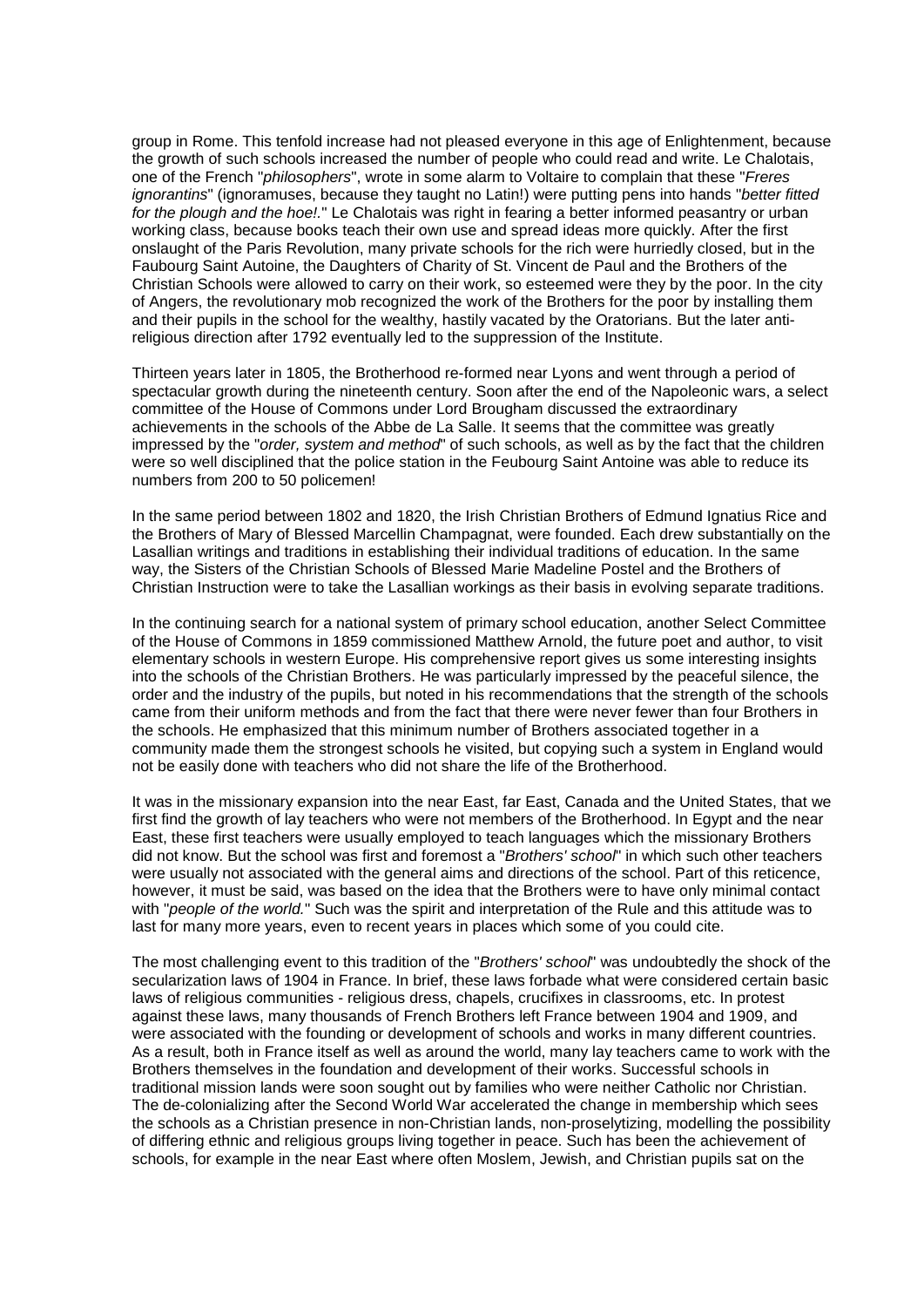same benches and shared equally in the life of the schools.

Let me say a final word about the Lasallian tradition and its development:

First, although there was "*order, system and method*" based on the Management of Schools, the Brothers never hesitated to adapt, to re-write, to change it as circumstances required, in well over 100 editions in French, as well as in English and Spanish editions. This was the case as well with the texts on politeness and on the duties of a Christian.

Second, the very success of the original schools led to a prolongation of the years of elementary education, and eventually to the development of high schools and colleges as in this country. In France, the development has been more towards technical education as well as towards agricultural schools. In Belgium there has been a continuing tradition in art, graphic arts, and architecture.

Third, whenever the letter has been treasured more than the spirit, (as in the long continued controversy over the teaching of Latin), there has been difficulty in making progress, in meeting new needs.

Fourth, there has been an unbroken tradition of work with delinquents and the underprivileged since the first work of St. Yon in 1705.

Fifth, the gradual internationalization of the Brotherhood and its works has diminished the **uniformity** which marked the beginnings. At the same time, this presents a continuing challenge as more Lasallian teachers, not members of the Brotherhood, are developing their ways of drawing from this same heritage.

In summary then, we can note that the development of the tradition is present right from the very beginning. Elementary schools gradually became primary schools, secondary schools developed naturally from these, and so eventually did colleges and universities. The school in Calais as early as 1705 was teaching basic navigation to the children of fishermen. Sunday academies for former pupils were conducted in Paris as early as 1697. In the 19th century the Brothers were to be associated with schools of viticulture and agriculture, as well as with commercial academies and technical schools.

A word needs to be said about the teaching of Latin. De La Salle had judged that the teaching of Latin was inappropriate for children who needed an elementary school education and, against the custom of time, insisted on teaching in French and also on teaching French grammar and syntax. For doing this, he and his Brothers were widely attacked in his own lifetime, and at many times in the 18th and 19th centuries. This foundation principle, based on common sense and ordinary observation, later became enshrined as an unchangeable characteristic of the Brothers' schools. Its application, however, in a dogmatic way brought great difficulty in most English-speaking countries, notably in the United States, until after 1923.

But at this moment in history, the majority of teachers in the various works of the Brothers around the world are not members of the Brotherhood. I myself lived this transition in Australia where, after teaching for some years in a school with Brothers only, we extended the school to cope with a strong immigration flow of Catholic students. Decisions formerly made at the dinner or breakfast table in the community had now to be tabled in a formal staff briefing. As one of my own blood brothers, a layman, was teaching in the same school at this time, I was particularly conscious of the importance of clear channels of communication!

Some Lasallian schools today no longer have a community of Brothers. If the Brothers regret this, so too do their lay colleagues. I have had the experience of seeing many schools, particularly in Asia, where a small community of Brothers continues to work with a lay faculty of some 200 teachers, the majority of them not Christians. For many hundreds of Moslem, Buddhist, Hindu, Shinto and Confucianist teachers there is no problem in accepting the philosophy of a Lasallian school. De La Salle is recognized as a great spiritual leader who devoted his life to improving the lot of poor children, giving them a sense of their inherent dignity and of the meaning of life.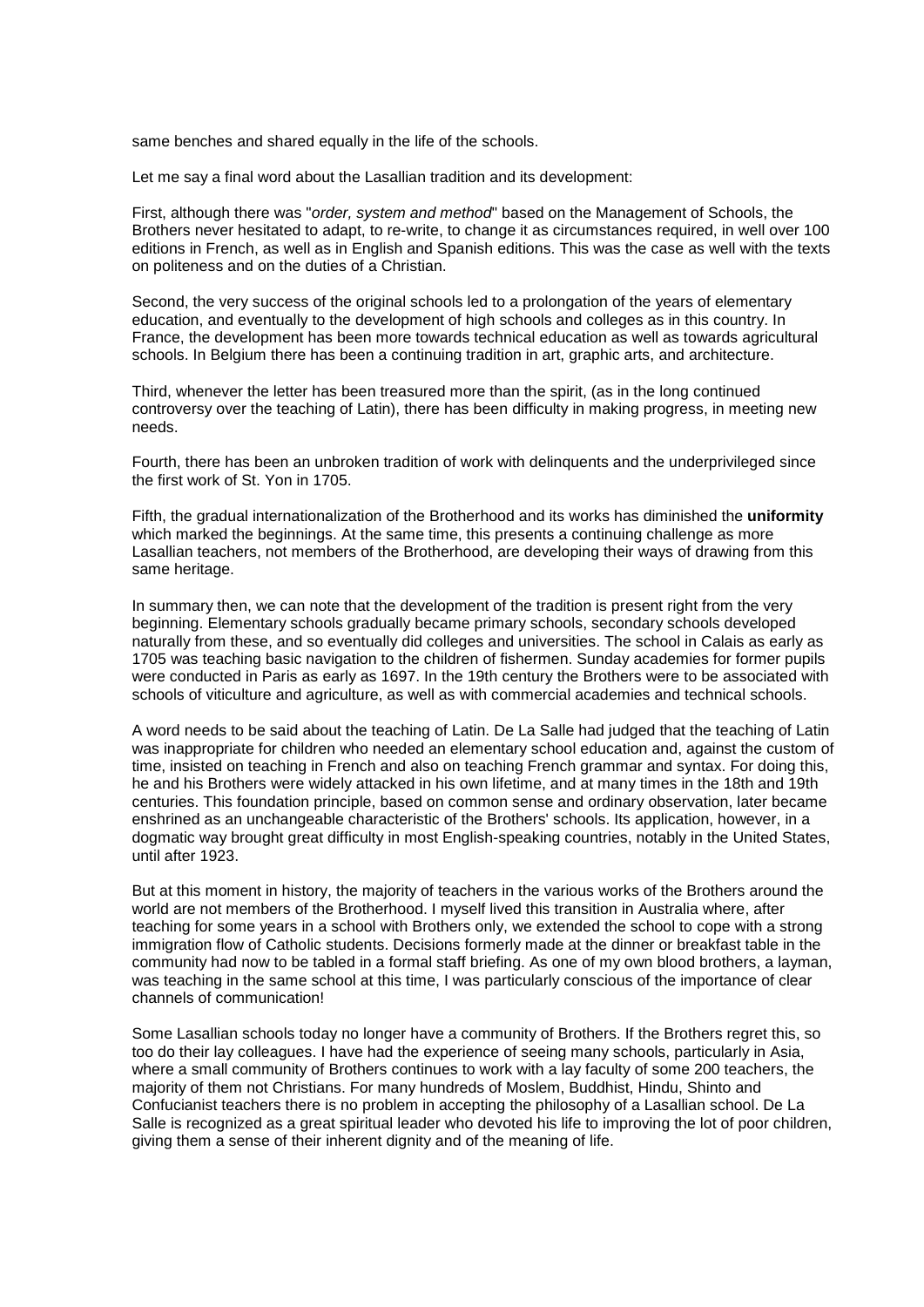All of this involves change, not simply once, but **many times**, and the Brothers are called to this perhaps even more strongly because of the natural tendency to freeze the tradition. The community of the Brothers is to serve in a special way as the guardian of the story, the living memory, but it is with our lay colleagues that we seek to share the riches of the tradition as we go forward together in confidence to our fourth century. How this may be done is now the concern of my third section

### **<http://www.delasalle.org/convocation/resources-lassallian-spirtuality-articles/1.3.2.19b.html>**

# **PART TWO**

### **The Challenges of Being a Lasallian Teacher today**

Are there children, young people who have not really come to know God and so are far from salvation? Are there also children, young people, who are left to themselves, not really cared for by their parents, or family or society? These are the two basic questions which challenged De La Salle and his first Brothers. I think they challenge each one of us in different ways today, and I wish to explore some ways in which the foundation principles already invoked in this presentation can help us to develop a more profound sense of being Lasallian teachers.

**First**, are we prepared **to associate ourselves with others** in order to be sisters and brothers to them, and **older sisters and brothers** to the young people whom we meet. That is the **cornerstone** of being Lasallian, and both dimensions are important. I make no distinction here between those who are professed Christian Brothers and those who are not, because both are challenged to form the community of the staff. Notice that I have said 'community' and not 'team' because a team is called to work together in a common action whereas **a community** can be formed only by persons who choose freely to breathe life into something which is essentially in the order of being rather than of doing. Community is respectful of individual difference, finds beauty in diverse people and variegated experiences, recognizes fullness in both one liter and two liter containers without demanding that the quantities be equal, for community, **choosing to be associated** is about quality, not quantity.

Community can be built, developed, and sustained only by those who are willing to contribute themselves generously to the task. Thinking and acting as "*sisters*" and "*brothers*" is the necessary condition.

De La Salle wrote much about what he saw as the only way of achieving this permanent attitude of seeing "*Jesus under the rags of the poor children you teach.*" He called it a **spirit of faith**, a way of looking at things, of judging and of acting "*with the eyes of faith*," looking beyond the immediate appearances to how it would look as part of God's abiding presence in the world. The person who could so look could then allow his deeper understanding to overflow **in zeal, in love for other people**. It is a vision of Matthew's Gospel Chapter 25, of the hungry being fed, of prisoners and sick being visited, of thirsty people being given to drink. Seeing with faith; acting with zeal or love, because as John of the Cross said: "*In the evening of life we shall be asked only if we have loved enough.*"

Secondly, for De La Salle and his Brothers, "*the school must go well*." "*See that your school functions well*," he often writes. This is the sense in *The Management of Schools* when the preface indicates that this was a work of De La Salle, along with the oldest and most experienced Brothers. "*Nothing has been written down*," continues the preface of 1705, "*which has not been well planned and well tried, the advantages and disadvantages of which have not been put forward, and concerning which mistakes and unfortunate consequences have not been foreseen*."

This seems to be the practical application of the sense of community expressed in "*together and by association*." This is a well-structured school, based firmly on consultation and shared responsibility. In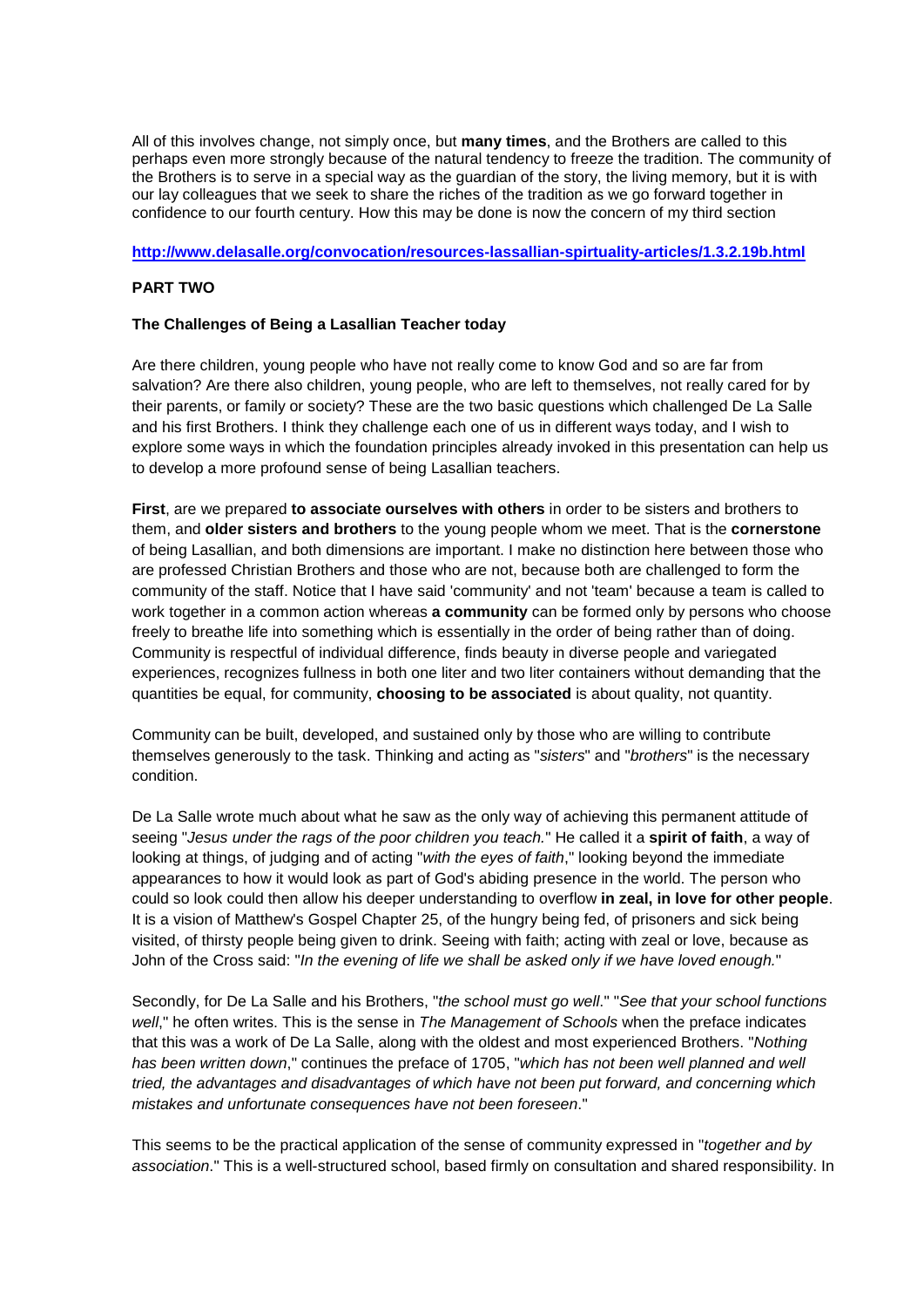such a school, correction and discipline are seen to be indispensable in helping to create the necessary conditions for good teaching and good learning, for mutual respect and for learning through study.

**Thirdly**, Lasallian teachers are those prepared to try to see their work as an educational **ministry**. They teach young people, not simply their subject matters. The only condition for a good school, when all is said and done, is that there be good teachers. Michael Oakeshott, musing on what he calls "*this transaction between generations*," offers some words to indicate the richness of teaching which may include "*hinting, suggesting, urging, coaxing, encouraging, guiding, pointing out, conversing, instructing, informing, narrating, lecturing, demonstrating, exercising, testing, examining, criticizing, tutoring, drilling and so on - anything which does not belie the engagement to impart an understanding. And learning (he continues) may be looking, listening, overhearing, reading, receiving suggestions, submitting to guidance, committing to memory, asking questions, discussing experimenting, practicing, taking notes, recording, re-expressing and so on - anything which does not belie the engagement to think and to understand*" (M. Oakeshott, Education: The Engagement and Its Frustration).

The ministry of education is all of the above. In a Lasallian sense it includes the willingness not to allow all of the above to remain at a functional level, but to witness to religious and moral values. By witness, I do not mean some artificial strutting or posturing, but rather the quality of respectful relationship where values are caught more than taught. In a religious sense, it is De La Salle reminding us that part of our prayer should be the bringing to mind of those students with whom we have most difficulty in order to commend them to God. It is De La Salle reminding us that one of our duties is to touch the hearts of those we teach, that we are called to show others the way to salvation by our actions as well as by our words.

I would hope that the sharing of the Lasallian heritage would encourage the Brothers to share with their colleagues some traditional means which may have fallen into abeyance. I am thinking particularly of the importance of the *Reflection*, a short inspirational "*reflection*" as the title suggests, spoken "*from the heart to the heart*," a reflection on the profound truths of life and death, the meaning of life, often couched in a true story, no more than some three to four minutes long. Within the tradition, the reflection was to be in a particular way the overflowing of the meditation which the Brother is called to practice each morning and evening. The *Reflection* is risky because it calls you to share something of yourself. It does not have the security of the math formula, the chemistry equation, nor the exact syntax of a sentence. It leaves you asking with Yeats that others walk softly lest they tread on your dreams! But it also elevates the formal relationship beyond the polite and the objective to the very personal level where value and aesthetic and faith meet. For, no matter what is our own religious commitment, it is to this level of calling forth, of deep calling unto deep that the notion of ministry extends. Those who are far from understanding or making sense of life are entitled to **know**, indeed **need to know**, how others begin to make sense of it all. This is indeed the "*holy ground*" of the other person and we must stand away from conditioning and indoctrination. But we must also consider whether we are not ourselves culpable if we indoctrinate as it were by default - by remaining enigmatic dispensers of knowledge. For De La Salle it was clear: "*Your duty is to touch hearts*."

**Fourthly**, I would like to return to the foundation principle of **gratuity** as I see the extraordinary effort which private schools must make in this country to maintain themselves. I am filled with admiration for what Catholic schools have done and continue to do. I know that needy pupils are discreetly aided and that tuition is kept as low as is possible. I have come to know in the last two months in this country just how many teachers receive less than they could command in the public sector. There is a deep sense of gratuity in this because the very sacrifices you make are not widely known in the community at